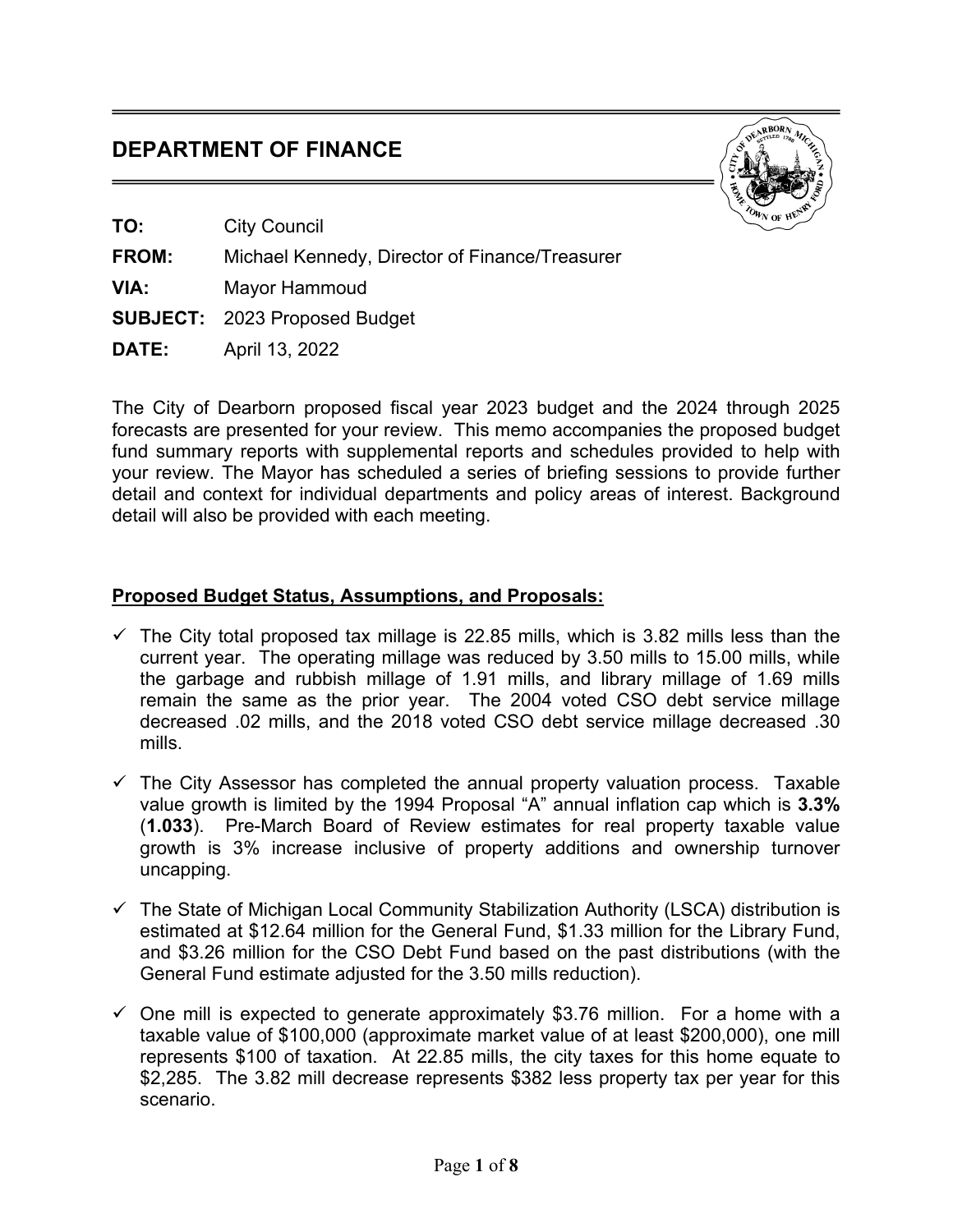- $\checkmark$  In FY2020, a change to the methodology for calculating the water and sewer rates was proposed and enacted, shifting the fixed and variable portion of the utility rates from 40/60 for sewer and water to 35/65, and removing the water-billing rate.
	- o FY2023 Rates were affected by 3 situations as follows:
		- Increase to the number of customers.
		- **Estimated usage went down 2.7% in volume.**
		- Annual increase from Great Lakes Water Authority (GLWA)

These changes equate to sewer capacity charge increase of 1.91% and a sewer commodity charge increase of 3.75%. Additionally, a water capacity charge increase of 2.83% and a water commodity charge increase of 6.4%. The overall impact on an average residential customer's utility bill is an increase of 4.0%.

 $\checkmark$  The General Fund staffing is proposed to increase 2.48 full-time positions and decrease -7.92 part-time FTE, for a net overall reduction of 5.44 FTEs. The other funds' staffing is proposed to decrease  $-1.48$  full-time positions and decrease -2.01 part-time FTE. Compensation packages and staffing levels represent a majority of the cost for most departments and the General Fund overall. The attached detail contains more information.

*For a complete listing of full and part time staffing proposed authorizations and changes, please review the personnel history schedule.* 

 $\checkmark$  The Employee Insurance Fund is a dental and health insurance pool. Delta Dental, HAP, and Blue Cross are the self-insured carriers, except for the Medicare Advantage and Humana PDP health care programs, which are required to be fully insured. Stop-loss coverage for single high-dollar claims is purchased for the selfinsured health care plans.

The self-insuring approach has been unfavorable over the past two years and resultant increases have been applied to the City's rates. The proposed budget includes an \$1.1 million dollar increase for health care costs charged to departments and employees. The overall City contribution for active employee health care is \$7.3 million from the General Fund and \$1.7 million from city-wide employees. Inclusive of retirees, this number is close to \$22.1 million for aggregate health care costs.

We currently project a fiscal year 2022 reserve balance of \$451 thousand dollars. Vendor illustrative rates have been increased as the result of unfavorable performance of our self-insured policy. The reserve balance is not sufficient to meet the needs of the program based on forecasted revenues and must be increased.

 $\checkmark$  The Post-Employment Health Care Fund is a Public Act 149 Trust. This allows for monies to be invested the same as the pension system, but monies can only be disbursed for retiree health care. With the recent enactment of Public Act 202 of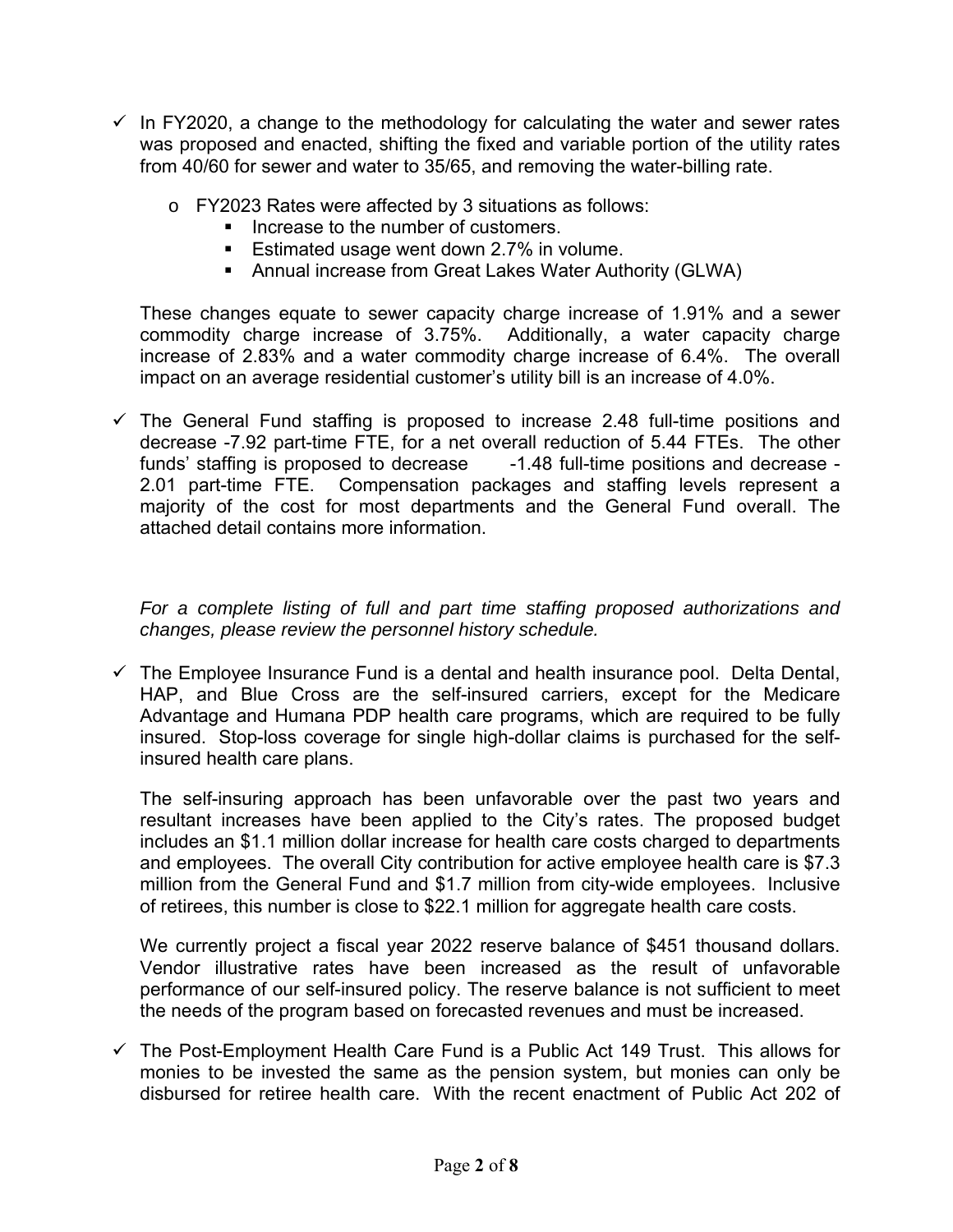2017, legislation now requires annual filing of the trust financial position each year within six months of the fiscal year end. The Act defined the term "funding status" which applies to City's defined benefit retirement systems and post-employment health care plan. In 2017, a unit of government post-employment health care plan was determined to be "underfunded" if the unit of government's funding level does not exceed a 40.0% status when reported to the Michigan Department of Treasury.

The post-employment health care fund as of June 30, 2021 assets increased to \$162.9 million compared to \$126.1 million in assets for the prior year. The City issued \$35 million dollars in bonds to help increase the funding level in December of 2018. As of the last actuary report, the City's unfunded liability was estimated on June 30, 2021 at \$90.7 million. The funding level as of the last actuarial report was 63.8%.

The post-employment health care contribution has been budgeted to fund the actuarial recommended contribution (ARC) level. The General fund contribution to fund retiree health care is \$4.3 million of the citywide total contribution amount of \$6.1 million for fiscal year 2023. Full funding of the plan at the actuarial determined contribution level would require a contribution by the City of \$16.1 million, for the current retirement health care benefit packages offered. Changes in those benefits would impact the recommended funding level. The result of funding below the ARC will increase the accruing liability. The funding as a percentage of payroll in fiscal year 2023 for eligible active police and fire employees is budgeted at 14.21%, and the funding for all other active general employees is 11.50%. The Water and Sewer funds are full funding in fiscal year 2023 at the ARC amount consistent with past practice.

- $\checkmark$  Pension system contribution and change amounts are as follows: (Normal cost actuarial required contribution % and active employee participation %)
	- $\circ$  General Employees  $$3.0$  million  $$(566)$  thousand dollars 14.40% of Payroll Normal Cost for active employee members, plus 5.0% nonrefundable employee participation.
	- $\circ$  Police  $\qquad$  \$6.3 million  $\qquad$  \$(1.8) million dollars 47.10% of Payroll Normal Cost for active employee members, plus 5.0% refundable employee participation.
	- $\circ$  Fire  $\bullet$  \$6.4 million  $\bullet$  \$(1.3) million dollars 54.19% of Payroll Normal Cost for active employee members, plus 5% refundable employee participation.
	- $\circ$  MERS Public Safety  $$2.2$  million  $$(200)$  thousand dollars 10.57% Police/ 10.95% Fire of Payroll for eligible members, plus 5 % non-refundable employee participation (exception with recent POAD contract negotiations new hires as of 1/1/2017 move to a 7.5% non-refundable employee participation to the plan).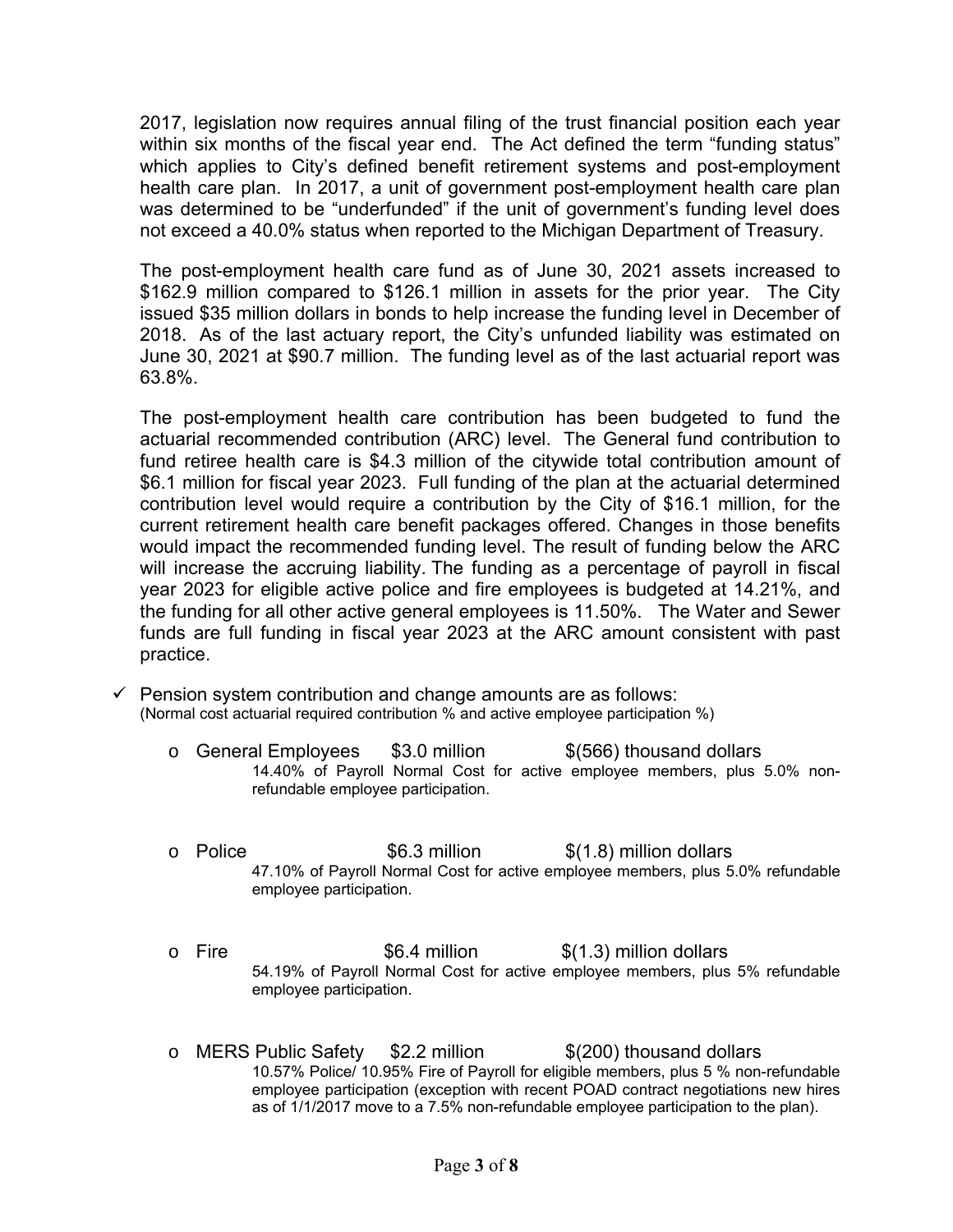The three closed defined benefit system trusts' income assumptions are based on the systems' assumed rates of return; given that actual investment performance can vary, budget variances both positive and negative may be large at times.

The actuarial reports for each system are online and provide substantial detail on each system. The funding level for each system as of the most recent actuarial report based on June 30, 2021 is as follows:

| <b>Chapter 22 General Employees</b> | 87.0%  |
|-------------------------------------|--------|
| <b>Chapter 23 Police Revised</b>    | 75.8%  |
| <b>Chapter 23 Fire Revised</b>      | 72.4%  |
| Chapter 21 Police & Fire            | 396.0% |

The General Employees and the Police & Fire Revised Retirement Systems are managed by their respective boards. The Policemen's & Firemen's Retirement System, Chapter 21, is managed by the City Council. All systems are administered daily by the Finance Department.

Chapter 22 contributions budgeted in fiscal year 2023 decrease -\$566 thousand dollars for a total budget amount of \$3.0 million. The Chapter 23 contribution is budgeted to decrease -\$3.1 million for a total of \$12.7 million. Chapter 23 decrease does include a reduction of -\$1.9 million as a result of pledging the excess assets of the overfunded Chapter 21 system.

 $\checkmark$  The Facilities Fund operates the shared City facilities, such as the Dearborn Administrative Center, and provides operating support for most of the other facilities of the City. Costs for independently owned facilities such as the Water and Sewer Fund buildings and independently occupied facilities such as the Dearborn Ice Skating Center (DISC) are charged directly to the operating budgets to the extent possible.

Asset life-cycle based funding models have been performing well. The funding for facilities has been pared back to minimal levels. The Facility Advisory Board coordinates and develops the plan for reinvestment. Members recognize that funding is inadequate, and recommend that the annual funding be increased in future years.

Major repairs for governmental facilities like the DISC are funded by reserving annual amounts from the operations and accumulating resources in the Facilities Fund. Ongoing capital funding models for most locations with annual funding at a fraction of the estimated need have been discontinued for the past two consecutive years.

The DPW Building Services and Powerhouse divisions are included in the Facilities Fund. The cost of these operations, insurance, and utilities are allocated to departments based on occupied square footage to the extent costs are applicable.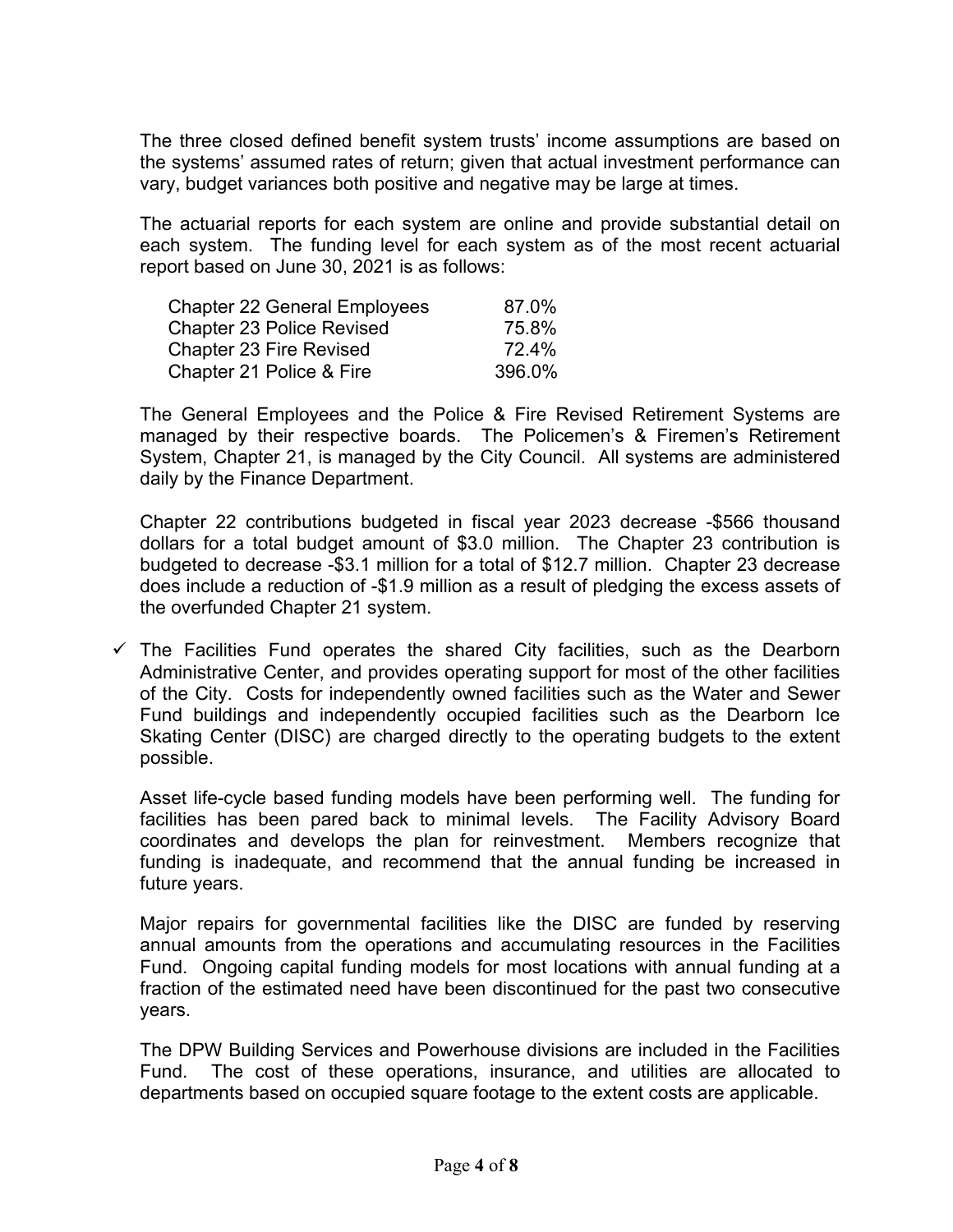Bonds were issued in the spring of 2017 for the construction of the Wagner Place parking deck in coordination with the BRA Wagner Place redevelopment project for the total amount of \$7.7 million. The final principal payment for the 30-year bond is scheduled for 2046.

Bonds were issued in the spring of 2017 for the replacement of the Ford Woods Swimming Pool and supplemental streetscape and electrical infrastructure work associated with the Wagner Place downtown redevelopment project in the combined total amount of \$10.8 million. The final principal payment for the 15-year bond is scheduled for 2032.

Bonds were issued in the fall of 2017 for the conversion of the Dunworth Swimming Pool diving well to a water slide operation and also to replace the current bathhouse. The principal amount is \$3.5 million and the final principal payment for the 20-year bond is scheduled for 2038.

Bonds were issued in the spring of 2018 for the upgrade of the Powerhouse and the HVAC system in the campus buildings (FCPAC, DAC, HFCL, Police/Court). The principal amount is \$14.5 million and the final principal payment for the 20-year bond is scheduled for 2038.

 $\checkmark$  The Capital Improvement Fund activity has continued to decrease with the use of the Facilities Fund. This Fund is proposing \$993,250 of capital projects in the FY2023 CIP budget with a corresponding contribution of \$934,000 from the General Fund.

The Capital Improvement Fund will have limited unappropriated liquid resources, however, as the \$3.3 million land inventory is sold, funds will again accumulate. The General Fund is the primary funding source and project contributions are proposed for the following fiscal year and going forward. See the Capital Improvement Plan (CIP) for specific initiatives and projects.

- $\checkmark$  Major capital projects proposed for fiscal year **2023** include:
	- \$1,171,800 for the replacement of the roofs and drains, and safety rail installation at Hubbard Manor East & West.
	- \$676,000 for the replacement of the Self-Contained Breathing Apparatuses (SCBAs) for the Fire Department.
	- \$500,000 for a Facility Assessment of all City facilities.
	- \$382,000 for the NOVAR Controls Upgrade at Hubbard Manor East & West.
- $\checkmark$  The Fleet & Equipment Replacement Fund owns the governmental operations' vehicles and major rolling stock. Vehicle useful lives, conditions, replacement expectations, etc., are evaluated periodically. A funding model is maintained to accumulate sufficient reserves to replace these items when necessary. This is not a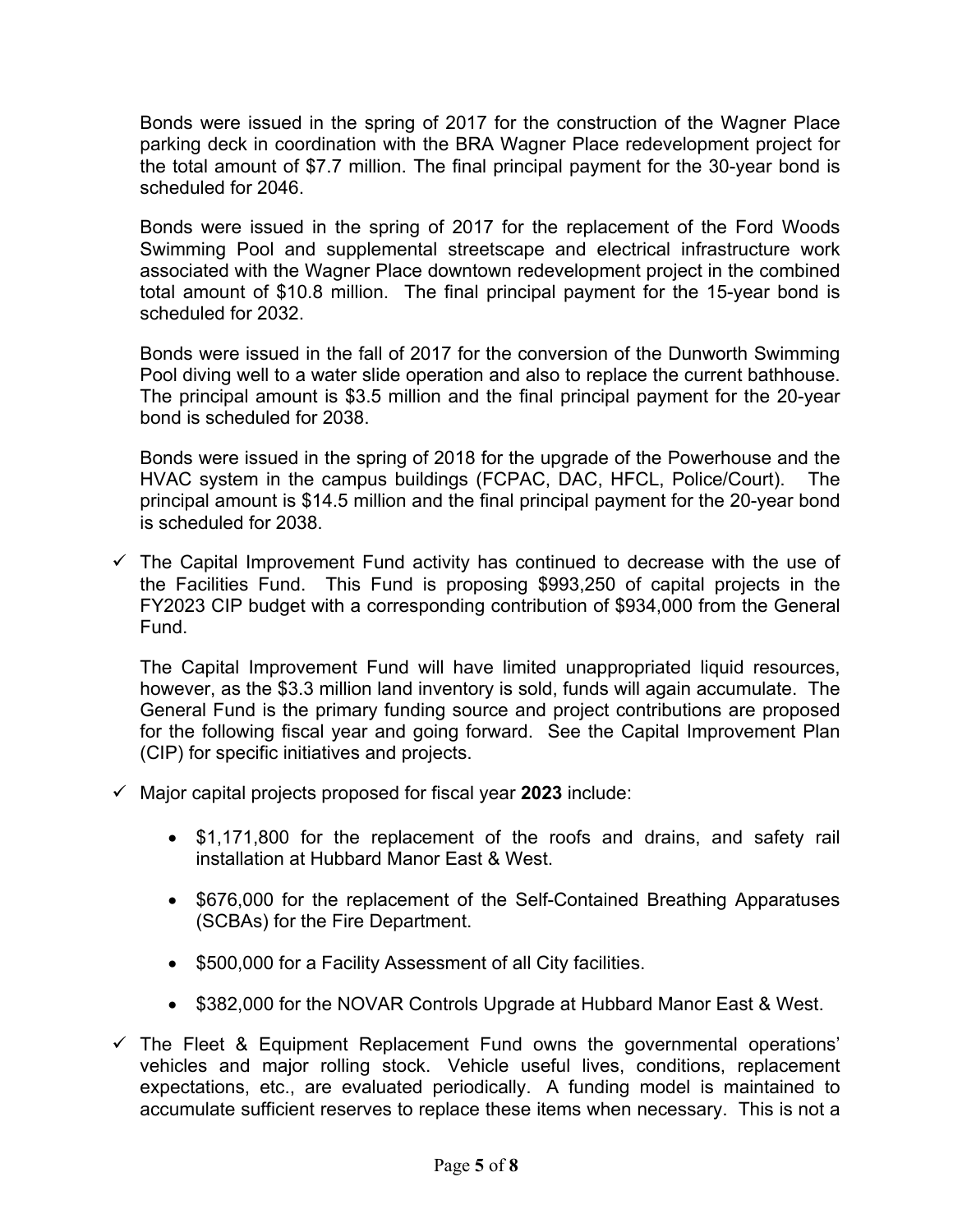full-funding model as resource collection is designed to be sufficient in any given year but not to have monies to replace every asset in the fleet at a given point in time. The fund has a pre-funding model currently based on what is needed to replace the estimated vehicle purchases for the next 3 years. Items are replaced when appropriate, not necessarily based on the funding model. The failure of a major component or major damage from an accident will result in re-evaluation of the asset life cycle and the replacement plan may be modified accordingly.

- $\checkmark$  The City fleet is maintained by DPW Motor Transport Division and the fleet is kept in good working condition. The proposed vehicle replacement plan for the coming year is \$3.5 million consisting primarily of public works, police, fire and recreation replacement vehicles. In addition, the proposed budget includes \$165 thousand in the Drug Law Enforcement Fund and trucks and equipment totaling \$205 thousand in the Water and Sewerage Fund.
- $\checkmark$  Funding for fleet replacement has fluctuated over the years with the intention to have funding in any given year to replace the vehicle stock on a planned basis. Reserves have accumulated the proposed budget annual funding is set at the level to meet the year's replacements while considering upcoming replacement years. The target funding is not structured to replace the entire fleet of vehicles at any point. General Fund contributions are now budgeted for \$2.7 million, an increase of \$2.4 million from the prior year.

#### **General Fund Budget Information:**

- $\checkmark$  The General Fund fiscal year 2021 performance finished with a surplus of fund balance of \$8.0 million. The net result is a fund balance of \$28.7 million with \$500 thousand non-spendable inventory, \$1.2 million restricted for Telecommunications PEG Fees and \$1.1 million assigned for Retiree Death benefits.
- $\checkmark$  The General Fund 2022 projected budget reflects a surplus of \$3.3 million.
- $\checkmark$  The 2023 proposed budget estimated fund balance use is -\$2.5 million. Fund balance usage is mostly due to the revenue loss of 3.5 mills supplemental millage not renewed by the voters. This lost revenue is associated with approximately - \$13.1 million of property tax capture and another estimated decrease of Local Community Stabilization Act totaling -\$2.5 million relating to the same supplemental millage not renewed.
- $\checkmark$  The fiscal year 2023 proposed budget includes no contributions from other funds to the General Fund.
- $\checkmark$  The proposed operating budget includes continued staffing to support the permits and inspections for the 10-year Ford Motor Company capital improvement plan.
- $\checkmark$  The Historical Department fiscal year 2023 proposed operating budget subsidy is requested to be \$127 thousand dollars for retired full-time employee legacy cost of \$22 thousand dollars; for one full-time Curator position budgeted at \$60 thousand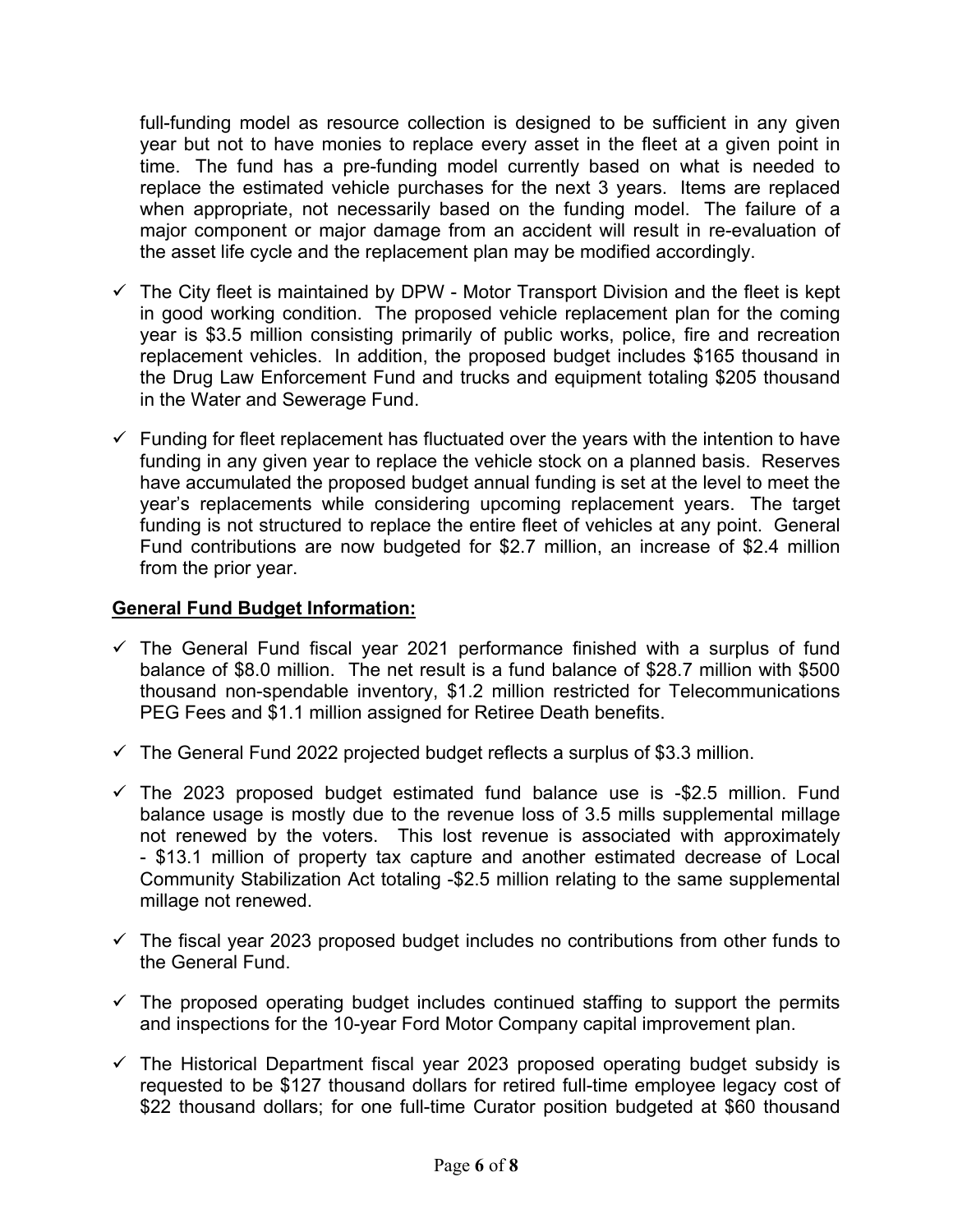dollars, debt service of \$12 thousand and utilities of \$26 thousand dollars. Revenues are estimated at \$190 thousand dollars, which includes \$201 thousand dollars from the Guild and/or shared with the Ross Trust for ongoing support. The budget also includes \$19 thousand in other revenue.

- $\triangleright$  The proposed budget materials include General fund graphs and schedules with notes.
- $\triangleright$  The prior year format for the department financial executive summaries with budget comparisons and explanations is repeated.
- $\triangleright$  Please see the capital improvement plan for General fund supported projects for a listing of the projects and proposed funding.
- $\triangleright$  Please see these documents for a complete review.

### **Component Units:**

- $\checkmark$  The Dix-Vernor Business District Improvement Authorities (BDIA) has been capturing property tax dollars. In addition, there is a contribution of \$30 thousand of garbage and rubbish millage tax revenue for eligible work to help keep the districts clean.
- $\checkmark$  The Warren Avenue Business District Improvement Authorities (BDIA) capture's property tax dollars. In addition, there is a contribution of \$90 thousand of the garbage and rubbish tax revenue for eligible work to help keep the district clean.
- $\checkmark$  The West Dearborn Downtown Development Authority (WDDDA) is planning to support events and promotion efforts through co-op advertising and sponsorships for FY2023. In addition, there is a contribution in \$26 thousand of the garbage and rubbish millage tax revenue for eligible work to help keep the district clean and a general fund contribution of \$9 thousand. The WDDA contributes \$ 219 thousand to the BRA to support the development of the Wagner place.
- $\checkmark$  The East Dearborn Downtown Development Authority (EDDDA) is planning to support events and promotion efforts through co-op advertising and sponsorships for FY2023. In addition, there is a contribution of \$41 thousand garbage and rubbish millage tax revenue for eligible work to help keep the district clean. The EDDDA contributes \$261 thousand to the BRA to support the Redico Development parking deck, per the original project plan.
- $\checkmark$  All garbage and rubbish millage monies are transferred to the respective component unit from the DPW- Department, Sanitation division.